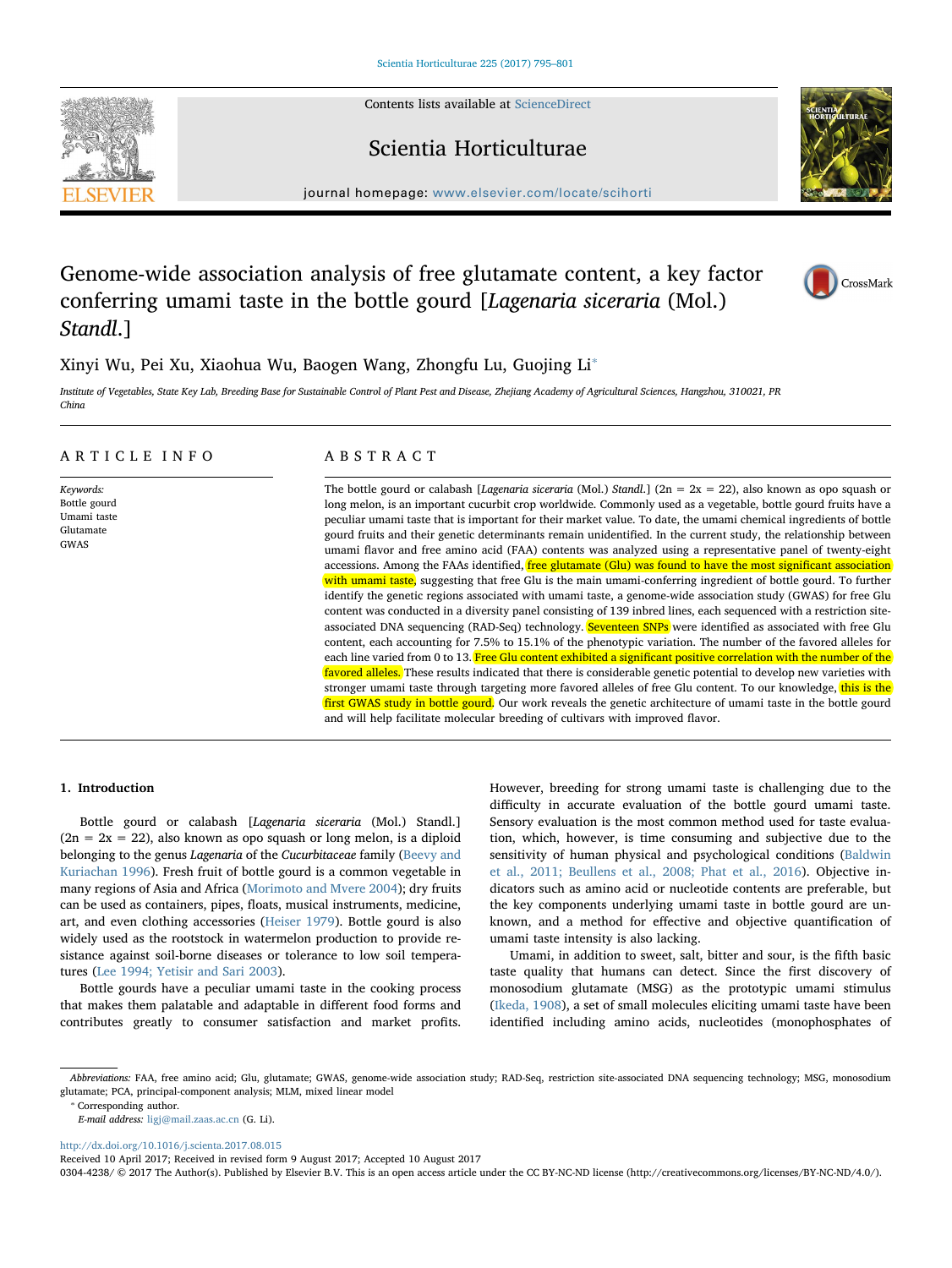inosinate or guanylate, inosine 5′-monophosphate, and guanosine-5′ monophosphate), short peptides and organic acids ([Kuninka, 1960](#page-6-6); [Kurihara 2009\)](#page-6-7). Among them, free amino acids have been found as the main umami ingredients in many vegetables. For instance, free glutamate exists in high concentrations in ripe tomatoes (140 mg/100 g) and gives the fruit its characteristic umami taste (Kenzo [Kurihara 2009](#page-6-7)). Free glutamate and free aspartate are the two main umami ingredients in edible mushrooms [\(Zhang et al., 2013](#page-6-8)). Theanine (L-glutamate-cethylamide, Thea) is a unique free amino acid and the main compound responsible for the sweet umami taste of green tea ([Kaneko et al.,](#page-6-9) [2006\)](#page-6-9). However, it is unclear which free amino acid contributes the most to the umami taste of bottle gourd.

Recently, significant progress has been made in the development of genomic resources in bottle gourd. Many ISSR, SSR and SNP markers have been released and a high-density genetic map has been constructed ([Bhawna et al., 2014; Xu et al., 2011; Xu et al., 2014\)](#page-6-10), allowing for the establishment of various marker-trait associations and the initiation of molecular breeding in bottle gourd. The objective of the present study was to identify the main umami ingredients in bottle gourd fruits, focusing on free amino acid contents. We then used this umami substance to represent the umami taste phenotype to perform whole genome-wide association analysis to detect genomic regions or markers associated with the umami trait and thus targets for molecular breeding in bottle gourd.

### 2. Materials and methods

## 2.1. Plant materials and growth conditions

A germplasm collection consisting of 135 bottle gourd accessions from China and 4 accessions from USDA ARS (United States Department of Agriculture, Agricultural Research Service) was used in the current study. All accessions are inbred lines. The 139 accessions were evaluated in the field houses of the Haining Experimental Station (30° N, 120° E) in the autumn of 2014 and 2015. Ten individuals of each accession were grown in 30 m rows spaced 0.5 m apart.

## 2.2. Samples preparation and free amino acids analysis

For amino acid analysis, three marketable immature fruits (8–12 days post pollination), were harvested for each accession and homogenized with equal weight to form a sample. All samples were stored at −80 °C until analysis.

Free amino acids were extracted from 1.5 g of each of the homogenates with 3% sulfosalicylic acid in a volume of 8 ml after vigorous shaking for 1 h. The suspension was centrifuged at 10,000g for 10 min at 4 °C. The supernatants were filtered with 0.45 μm syringe filters and then processed to measure free amino acid concentrations on an automatic amino acid analyzer (L-8900; Hitachi, Tokyo, Japan) that separates amino acids by cation-exchange chromatography. Quantification of the different amino acids was based on peak areas and calculated as equivalents of standard compounds. The analytical program EZChrom Elite was used for data analysis.

## 2.3. Sensory evaluation of umami taste

Twenty-eight accessions including landraces and cultivars from China were tasted and compared for umami flavor in the spring of 2014 and 2015. Marketable fruits, 8–12 days after pollination, were harvested and then fried or cooked. Ten tasters, 20–60 years of age, male and female, were requested to taste the cooked food's flavor. A landrace, "Hangzhou Gourd" that has been recognized with a favorable flavor, was used as the control and recorded as 5. The umami taste metric used points between 1 and 10, and each taster scored independently.

#### 2.4. RAD sequencing and SNP calling

Genomic DNA of the 139 bottle gourd accessions was extracted from young leaves of two-week old seedlings using a DNA extraction kit (TIANGEN Co. Ltd, Beijing) following the manufacturer's instructions. The RAD libraries were constructed according to the protocol described by [Recknagel et al. \(2013\);](#page-6-11) EcoR I and NlaIII were used to double-digest the DNA. Paired-end (150 bp) sequencing was carried out using the Illumina HiSeq platform. Raw sequencing data was generated using the Illumina base calling software CASAVA v1.8.2 [\(http://support.illumina.](http://support.illumina.com/sequencing/sequencing_software/casava.ilmn) [com/sequencing/sequencing\\_software/casava.ilmn](http://support.illumina.com/sequencing/sequencing_software/casava.ilmn)). SeqPrep [\(https://](https://github.com/jstjohn/SeqPrep) [github.com/jstjohn/SeqPrep\)](https://github.com/jstjohn/SeqPrep) was used to remove adaptors or primers (parameters: −q 20 −L 75 −B AGATCGGAAGAGCGTCGTGT −A A-GATCGGAAGAGCACACGTC). The program Sickle ([https://github.](https://github.com/najoshi/sickle) [com/najoshi/sickle](https://github.com/najoshi/sickle)) was applied to perform read trimming to obtain "clean" data (high quality data) with the parameters "-n  $5 - 175$ ". The high quality reads were aligned to the Hangzhou Gourd reference genome sequence using BWA (<http://bio-bwa.sourceforge.net/>) software with default parameters. GATK "UnifiedGenotyper" function was used to detect SNPs. All the raw reads generated and used in this work have been deposited in the NCBI database with accession code SRR5234004- SRR5234142 for 139 bottle gourd accessions, SRR5194484- SRR5194490 for Hangzhou Gourd.

## 2.5. Statistical analysis and genome-wide association study

Calculation of phenotypic means, correlation coefficients and Student's T-test were evaluated in EXCEL; frequency distribution and broad-sense heritability ( $H^2$ ) were evaluated using Tassel 5.0.

Dendrogram analysis (Neighbor-joining tree) and principal-component analysis (PCA) were used to investigate population structure of the 139 accessions. Two mixed linear models, accounting for population structure and kinship (MLM,  $PCA + K$  model) and Q matrix and kinship (MLM,  $Q + K$  model) were used for genome-wide association mapping of the free Glu content, as implemented by TASSEL 5.0. The relative distribution of observed  $-\log_{10} P$  values for each SNP marker-trait association was compared individually with that of the expected distribution using the quantile–quantile plot of TASSEL 5.0.

#### 3. Results

## 3.1. Free glutamate content is the main component for umami taste in bottle gourd

A total of 28 bottle gourd accessions with abundant fruit shape variation, representing the diversity panel of 139 accessions, were selected to taste their umami intensity by different tasters. Sensory evaluation of the twenty-eight accessions showed significant variations on their umami taste performances [\(Table 1](#page-2-0)). Correlation analysis between their free amino acid contents and sensory scores revealed that free glutamate (Glu) had the highest association with umami taste ([Table 1](#page-2-0)). Using Hangzhou Gourd that had an umami taste score of 5 as the reference, the 28 accessions could be divided into two groups, weak group with umami taste score < 4.5 and strong group with umami taste score > 4.5. Comparing the FAA contents between the two groups, the most significant difference ( $P \leq 0.0001$ ) was found on the free Glu content([Table 1](#page-2-0)). Therefore, free Glu content seemed to be the major factor affecting umami taste in bottle gourd and was thus used as an indirect indictor for umami flavor.

#### 3.2. Diversity of free Glu content in the germplasm collection

The free amino acid contents, including Glu, of the 139 accessions were assayed in 2014 and 2015. As shown in [Fig. 1](#page-3-0), the free Glu content displayed a normal distribution in the two experiments. The free Glu content (μg/g) among the population varied significantly, ranging from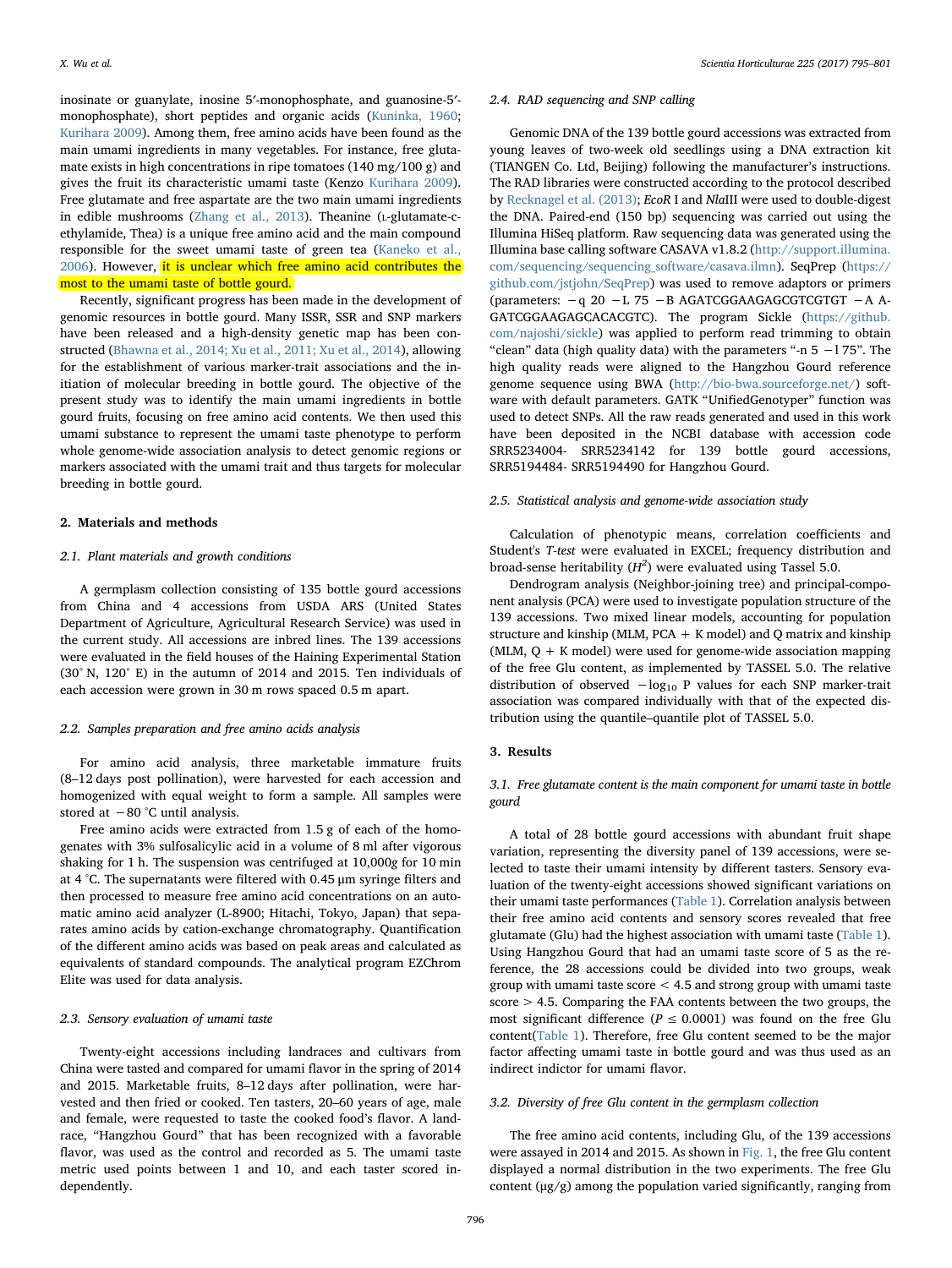<span id="page-2-0"></span>

| Accession                        | Taste score | Asp    | Ĕ       | Ser    | du     | Gly             | Ala                        | Cys                                  | Val                                                            | Met                                      | $\mathbb{I}$ e                                     | Leu                      | Tуr                     | Phe                                                    | 8-ABA                                     | Lys                                        | His            | Arg                                  | Pro                     | total   |
|----------------------------------|-------------|--------|---------|--------|--------|-----------------|----------------------------|--------------------------------------|----------------------------------------------------------------|------------------------------------------|----------------------------------------------------|--------------------------|-------------------------|--------------------------------------------------------|-------------------------------------------|--------------------------------------------|----------------|--------------------------------------|-------------------------|---------|
| $J154 - 1(1)(1)$                 | 2.5         | 101.22 | 399.84  | 70.12  | 42.72  | 14.0            |                            |                                      |                                                                |                                          |                                                    | 9.32                     |                         | 149.1                                                  |                                           | 54.22                                      | 25.19          | 102.28                               |                         | 1506.71 |
| G14()                            | 3.33        | 29.18  | 157.11  | 15.31  | 35.77  | 3.64            | 5.60                       | 5.82<br>5.27 K C Q<br>5.6            | 58.43<br>2.93<br>2.43                                          | <u>ា</u><br>ខេត្ត និង<br>ក្នុង           | $\frac{47.75}{5.58}$                               | $\ddot{39}$              | $\ddot{17}$             |                                                        | 169.56<br>48.73<br>33.02                  | 77                                         | 20             |                                      | .62                     | 87.47   |
| J170-1(1)                        | 3.5         | 20.85  | 240.81  | 17.97  | 34.18  | 6.23            | 28.43                      |                                      |                                                                |                                          |                                                    | 13.27                    | 1.12                    | $5.52$<br>$2.74$                                       |                                           | 9.35                                       | .35            | 16.15<br>32.05                       | 2.86                    | 513.77  |
| Qingyaohulu                      | 3.6         | 34.18  | 123.86  | 13.55  | 33.84  | 3.10            | 1.39                       |                                      |                                                                |                                          | 5.76                                               | 21                       |                         | 4.19                                                   | 89.00                                     |                                            | 1.30           | 17.89                                | 3.35                    | 347.30  |
| Duanguang <sub>137-2</sub>       | 3.67        | 54.39  | 393.88  | 30.99  | 137.29 | 7.30            | 21.67                      |                                      |                                                                | 3.89                                     | 1.64                                               | .6.15                    | 6.34<br>5.90            | 22.90                                                  | 71.20                                     |                                            | 5.25           | 39.04                                | 3.54                    | 860.55  |
| $\textbf{J098-1}\textcircled{2}$ | 3.84        | 90.63  | 357.92  | 41.49  | 50.69  | 9.03            | 47.49                      | .99                                  | $10.56$<br>$13.54$                                             | 6.98                                     | 26.17                                              | 37.99                    | 13.00                   | 5.11                                                   | 103.77                                    |                                            | 12.10          | 59.85                                | 17.33                   | 1014.22 |
| 1201                             | 3.85        | 97.33  | 482.13  | 55.35  | 75.83  | 11.82<br>19.39  | 57.69                      | 36.13                                | 54.95                                                          | 34.04                                    |                                                    | 19.62                    |                         | 87.12<br>87.02                                         |                                           | $9.42$<br>15.39<br>35.61<br>77.33<br>50.67 | 19.67          | 33.92                                | 17.23                   | 1354.71 |
| $J083 - 1(2)$                    |             | 106.22 | 1110.24 | 101.15 | 266.04 |                 | 51.77                      | 4.13                                 | 70.73                                                          | 14.26                                    | 34.80<br>51.83                                     | 71.22                    | 12.57<br>38.70          |                                                        | 67.20<br>188.85                           |                                            | 25.56          | 175.12                               | 26.06                   | 2468.96 |
| G32200                           |             | 75.10  | 508.99  | 48.24  | 79.51  | $\circ$<br>10.1 | 38.42                      | 2.43                                 | 36.01                                                          | 5.55                                     | 29.87                                              | 32.33                    |                         | 50.15                                                  | 87.24                                     | 23.82                                      | 14.59          | 56.85                                | 11.43                   | 1122.53 |
| $G120\textcircled{2}$            |             | 87.35  | 480.33  | 111.11 | 71.58  | 25.21           | 166.55                     | 46.84                                | 87.87                                                          | 44.22                                    | 64.01                                              | .06.05                   | 10.86<br>28.96          | 143.11                                                 | 150.40                                    | 160.97                                     | 39.75          | 100.55                               | 43.28                   | 1958.15 |
| 1214                             |             | 19.84  | 173.50  | 13.67  | 25.14  | 4.18            | 23.45                      |                                      | 12.68                                                          |                                          |                                                    | 12.75                    | 7.45                    |                                                        |                                           |                                            |                | 26.81                                |                         | 410.49  |
| $J160 - 1(1)(4)$                 | 4.18        | 31.09  | 143.72  | 14.33  | 27.02  | 3.83            | 12.23                      |                                      |                                                                |                                          | $12.12$<br>7.73                                    | 00.6                     | 7.97                    | 22.47<br>17.11                                         |                                           |                                            | 5.57<br>3.21   | 18.67                                | $3.10$<br>$1.98$        | 357.76  |
| J010(1)                          | 4.19        | 31.83  | 193.05  | 16.19  | 44.36  | 4.03            | 16.83                      | 6.88<br>5.57<br>4.78                 | $\begin{array}{c} 8.72 \\ 12.13 \\ 50.76 \\ 73.03 \end{array}$ | $2.15$<br>$0.71$<br>$2.53$               |                                                    |                          | 9.73<br>8.55            |                                                        | 28.85<br>38.70<br>49.33<br>75.31<br>99.87 |                                            | 3.77           | 21.58<br>99.81<br>92.76              | 3.44                    | 465.88  |
| Yuanhu No <sub>1</sub>           | 4.29        | 53.66  | 741.00  | 51.45  | 151.69 | 12.41           |                            |                                      |                                                                |                                          | 10.27<br>37.15<br>57.15                            | 13.26<br>42.86<br>55.31  |                         |                                                        |                                           |                                            |                |                                      | 5.77                    | 1618.33 |
| Zhenmu                           | 4.47        | 53.30  | 795.20  | 89.26  | 185.02 | 16.99           | 67.01<br>129.81            | 34.28<br>9.77                        |                                                                | 31.29<br>12.67                           |                                                    |                          | 19.78                   | 18.60<br>78.22<br>116.66                               |                                           | 9.90<br>6.18<br>10.13<br>56.98<br>59.04    | 20.35<br>43.35 |                                      | 14.60                   | 1903.59 |
| Qingpiyuanpu                     | 4.7         | 37.42  | 356.17  | 49.72  | 56.07  | 9.29            | 75.53                      | 34.71<br>33.13<br>4.46               |                                                                |                                          |                                                    | 41.00                    | 10.96<br>3.90           |                                                        | 73.69<br>101.60                           | 57.50<br>76.75<br>53.73<br>42.37<br>50.83  | 19.63          | 75.35<br>49.12                       | 14.77                   | 1129.08 |
| Niutuipu                         | 4.78        | 132.33 | 338.47  | 63.27  | 121.46 | 11.98           | 40.44                      |                                      |                                                                |                                          |                                                    | 35.40                    |                         |                                                        |                                           |                                            | 20.16          |                                      | 4.80                    | 1212.36 |
| J08422                           | 4.8         | 102.45 | 965.02  | 132.31 | 390.03 | 33.92           | 113.19                     |                                      | 48.32<br>40.22<br>97.68                                        | 31.87<br>31.38<br>17.66                  | 31.52<br>29.51<br>71.03                            | 87.52                    | 36.89                   | 95.56<br>78.45<br>101.52<br>112.88                     | 136.98                                    |                                            | 30.56          | 172.70                               | 29.29                   | 2586.94 |
| 182()                            | 4.94        | 143.59 | 513.35  | 116.42 | 299.71 | 24.64           | 98.27                      | 5.97                                 | 64.40                                                          | 21.60                                    |                                                    | 58.29                    | 14.28                   |                                                        |                                           |                                            | 33.95          | 94.59                                | 7.31                    | .924.45 |
| Hangzhou Gourd                   |             | 107.40 | 658.28  | 82.60  | 153.88 | 13.81           | 105.61                     | $4.53$<br>5.71                       | $42.71$<br>$60.45$<br>$79.90$<br>$76.47$<br>$126.06$           |                                          | 66.64<br>39.95<br>57.87<br>50.90<br>40.74<br>40.90 | 15.45                    | 10.20                   | 74.93<br>125.53<br>108.19<br>106.62<br>58.49<br>177.84 | 196.18<br>143.27                          |                                            | 21.96<br>47.37 | 117.67                               | 10.82                   | 652.79  |
| $J104 - 1@2$                     | 5.04        | 64.78  | 840.27  | 85.08  | 140.10 | 18.88           | 76.25                      |                                      |                                                                |                                          |                                                    | 53.11                    | 25.13                   |                                                        | 60.94                                     |                                            |                | 149.46                               | 4.85                    | 1900.03 |
| Bianpu                           | 5.08        | 96.13  | 787.14  | 123.33 | 277.12 | 23.3            | 146.30                     | 39.01                                |                                                                | 7.24<br>17.55<br>37.61<br>16.36<br>17.44 |                                                    | 99.70                    | 26.12                   |                                                        | 119.43                                    | 134.70                                     | 29.00          | 109.23<br>158.70<br>147.42<br>212.42 | 36.35<br>29.69<br>23.53 | 2330.49 |
| уD-6                             | 5.22        | 124.13 | 1071.97 | 128.67 | 470.60 | 25.54           | 7,93                       |                                      |                                                                |                                          |                                                    |                          |                         |                                                        |                                           | 58.83<br>32.90                             |                |                                      |                         | 2741.08 |
| $FD-4$                           | 5.46        | 55.30  | 1093.08 | 68.99  | 241.45 | 20.32           |                            |                                      |                                                                |                                          |                                                    | 35.15<br>14.82<br>148.30 | 52.85<br>52.85<br>52.83 |                                                        | 168.01<br>133.84<br>273.06                |                                            | 28.38<br>23.85 |                                      |                         | 2189.25 |
| $G6 - 3 - 5(3)$                  | 5.5         | 113.04 | 1593.36 | 149.62 | 431.55 | 26.92           | L15.96<br>222.74<br>L20.77 | $\frac{2.77}{7.12}$<br>7.13<br>44.84 |                                                                |                                          |                                                    |                          |                         |                                                        |                                           | [0.80]                                     | 113.98         |                                      |                         | 3997.52 |
| $1770$                           | 5.63        | 78.73  | 856.48  | 87.35  | 373.26 | 19.94           |                            |                                      | 6.84                                                           | 15.77                                    | 75.27                                              | 34.31                    | 24.16                   |                                                        | 91.05                                     | 86.31                                      | 53.76          | 116.58                               | 3.14                    | 2376.28 |
| Zhepu No.8                       | 6.15        | 123.7  | 723.99  | 60.73  | 185.01 | 12.8            | 12.26                      | 5.59                                 | 27.46<br>0.76                                                  | .27                                      | $\frac{16.8}{51.70}$                               | 9.46                     | 5.12                    | 39.27                                                  | 133.91                                    | 4.45                                       | 0.63           | 9.1                                  | $-16$                   | 514.71  |
| J120 <sub>(3)</sub>              | 6.25        | 83.65  | 935.20  | 83.05  | 203.12 | 20.1            | 118.54                     | 37.76                                |                                                                | 37.68                                    |                                                    | 77                       | 3.68                    | 106.14                                                 | 97.63                                     | 6.64                                       | 32.96          | 108.72                               | 19.24                   | 2187.34 |
| Correlation <sup>a</sup>         |             | 0.40   | 0.63    | 0.51   | 0.64   | 0.53            | 1.53                       | 0.34                                 | $\ddot{=}$                                                     | 1.38                                     | 0.45                                               | 0.35                     | 00.                     | 0.34                                                   | ).33                                      | 0.29                                       | 0.45           | 1.49                                 | $-0.0 -$                | 0.59    |
| $t\hbox{-}test$ <sup>b</sup>     |             | 0.0037 | 0.0018  | 0.0006 | 0.0001 | ఠ<br>0.00       | 0.0044                     | 0.1512                               | 0.0096                                                         | 0.0270                                   | 0.063                                              | 0.181                    | 0.3283                  | 0.125                                                  | 0.0210                                    | 0.0704                                     | 0.128          | 0.0020                               | 0.6030                  | 1.0007  |

797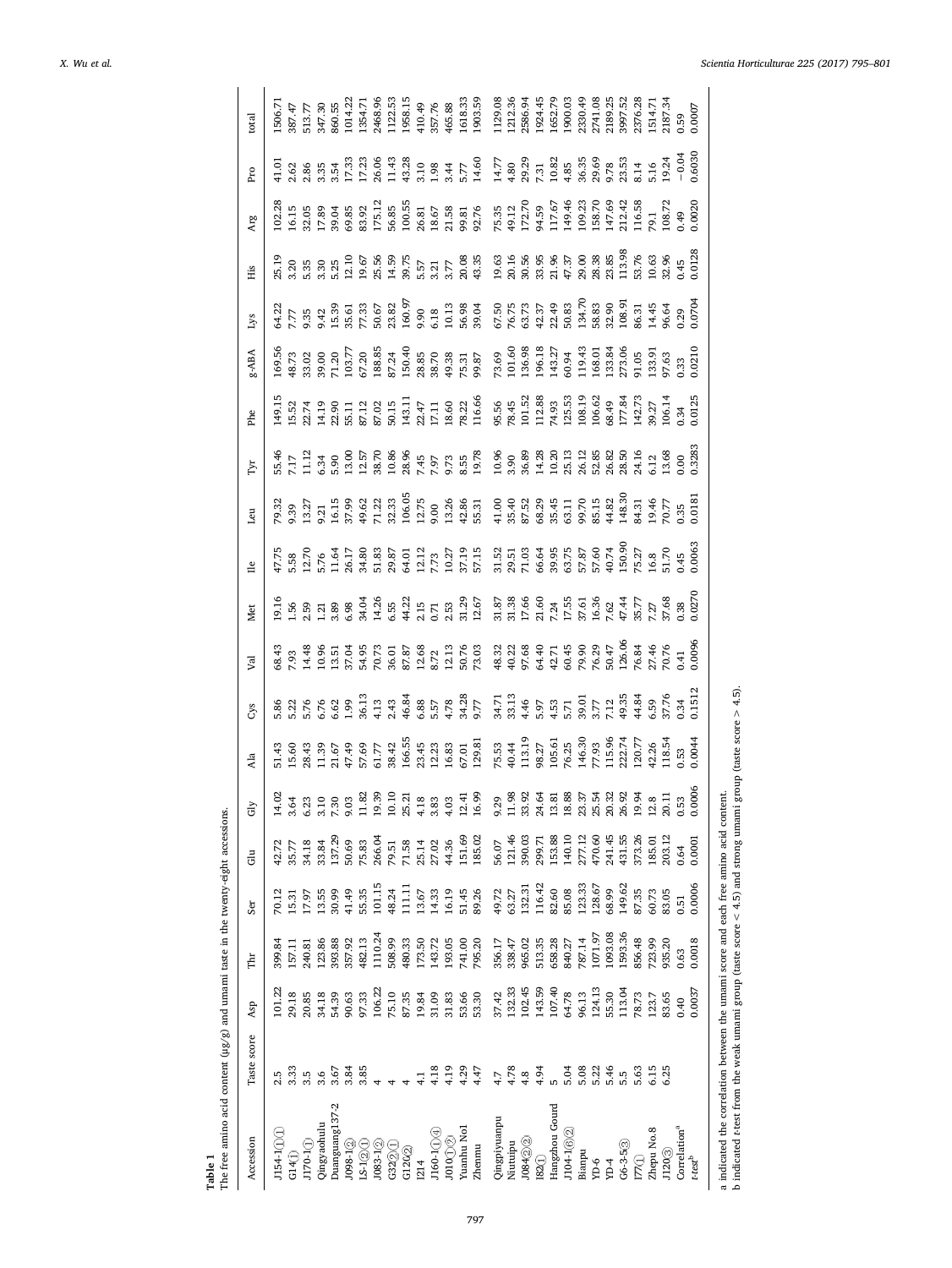<span id="page-3-0"></span>

## Free Glu Content  $(\mu g/g)$

Fig. 1. The distribution frequency of the free glutamate content  $(\mu g/g)$  in 2014(a), 2015(b) and combined (c).

25.14 to 582.63 with an average of 155.67 in 2014 autumn and from 28.02 to 328.07 with an average of 117.39 in 2015 autumn. The heritability of free Glu content is 0.74 and 0.63 in the 2014 and 2015 data analysis, respectively. The phenotype correlation coefficient between the two years was lower (i.e., the value was only 0.55), indicating that free Glu content was greatly affected by the environment. As only one mixed sample for each accession were measured in each experiment, to make the phenotype data more representative, the two years' data was combined on average for further analysis, which showed that free Glu content ranged from 40.6 to 422.76 with an overall mean 132.54 ([Fig. 1\)](#page-3-0), where the heritability is 0.61 in combined analysis.

Wide range of natural variation in fruit shape and size is the most unique trait of bottle gourd. Growers have long recognized the round or calabash bottle gourd having higher umami taste than that of slender or straight varieties, but the latter has a larger market share than the former. Thus, the relationship between fruit shape (and size) and free Glu content was investigated. In our study, although the average Glu content of slender straight type varieties was relatively lower than that of other shape varieties, there were still some slender straight accessions with high free Glu content ([Table 2\)](#page-3-1). Indeed, broad range of Glu content variation was observed for each type, suggesting that fruit shape and size have no significant association with umami taste. Among the current major commercial varieties with slender straight shape, 85% had lower free Glu content than the control, suggesting lack of germplasms resources in this panel with strong umami taste for breeding slender straight varieties.

## 3.3. RAD-Seq and SNP calling

<span id="page-3-1"></span>

| Table |  |
|-------|--|
|       |  |

Statistics of free Glu content (μg/g) for different fruit shape (and size) bottle gourds.

| Fruit shape      | Individuals | Range           | Mean   |
|------------------|-------------|-----------------|--------|
| slender straight | 40          | $40.6 - 260.42$ | 111.7  |
| short cylinder   | 17          | 55.55-367.28    | 164.27 |
| near round       | 7           | 104.18-422.76   | 181.4  |
| pyriform         | 8           | 47.51-330.24    | 141.95 |
| bracket type     | 22          | 59.08-373.26    | 160    |
| waist hoists     | 11          | 49.2-489.84     | 130.79 |
| long neck ball   | 3           | 123.04-348.71   | 209.01 |
| long cylinder    | 22          | 68.14-257.17    | 139.14 |

genotyped using low coverage genome sequencing, which generated 40.22 Gb high-quality sequence data containing 335,666,250 pair-end reads, showing a minimum 96.21% Q20 and 91.95% Q30. For the single accession, the read number ranged from 1,431,582 to 5,757,524 with an average of 2,414,865.108; the RAD-tags number ranged from 706,411 to 1,517,777 with an average of 1,027,658. After reads aligning to the Hangzhou gourd reference genome, 19,226 SNPs were detected (on average, 0.059 SNPs per kb). Of them, 85.34% SNPs were located on the 11 chromosomes of bottle gourd and the SNPs number of each chromosome ranged from 622 to 2041 with an average of 1,491.64. Among the 139 accessions, five accessions with high heterozygous frequencies ( $> 15\%$ ) and 4 accessions with high missing frequencies (> 25%) were discarded in subsequent analysis. After removing the SNPs with missing call rates, heterozygous call rates  $\geq$  25%, and minor allele frequencies  $\leq 0.01$ , 6222 SNPs remained for further analysis.

#### 3.4. Genome-wide SNP–trait associations

Prior to GWAS, the population structure of the 130 bottle gourd accessions was investigated using dendrogram analysis and PCA analysis. Both results indicated no significant subgrouping of the 130 accessions, except for 11 accessions that were distantly related to one another ([Fig. 2](#page-4-0)). These results indicated that no primary factors, such as geographic distribution, affected the population structure of the 130 samples. Two MLM model approaches were used to search for SNP loci associated with free Glu content. Using the MLM model with corrections for PCA and kinship, 18 loci were detected exceeding a significant threshold ( $−log_{10}$  P  $≥$  2.50). Using the MLM model with corrections for Q and kinship, 22 loci were detected using the same significance level. QQ plots from the two models are very similar ([Fig. 3\)](#page-4-1). Seventeen loci distributed across six chromosomes and one scaffold of the bottle gourd genome were detected by both models, accounting for 7.8% to 15.1% of the phenotypic variation ([Table 3](#page-5-0)).

### 3.5. Favored alleles distribution analysis

Once the genetic loci governing a specific trait are determined, pyramiding favored alleles is important to develop elite cultivars. For this reason, the distribution of favored alleles in the free Glu associated loci was analyzed for each accession. The number of favored alleles in different accessions varied markedly, ranging from 0 to 13. Among them, 71.5% accessions showed no favored alleles, and 14.6% accessions carried only one favored allele. In 40 accessions with slender and straight fruit shapes, only three varieties had one favored allele. We also found linear correlations between free Glu content and favored alleles ([Fig. 4](#page-5-1)), and the correlation coefficient between them reached 0.65  $(p < 0.001)$ . These results suggest that increasing the free Glu content of the current varieties via pyramiding favorable alleles of the current varieties is feasible.

One hundred and thirty-nine bottle gourd accessions were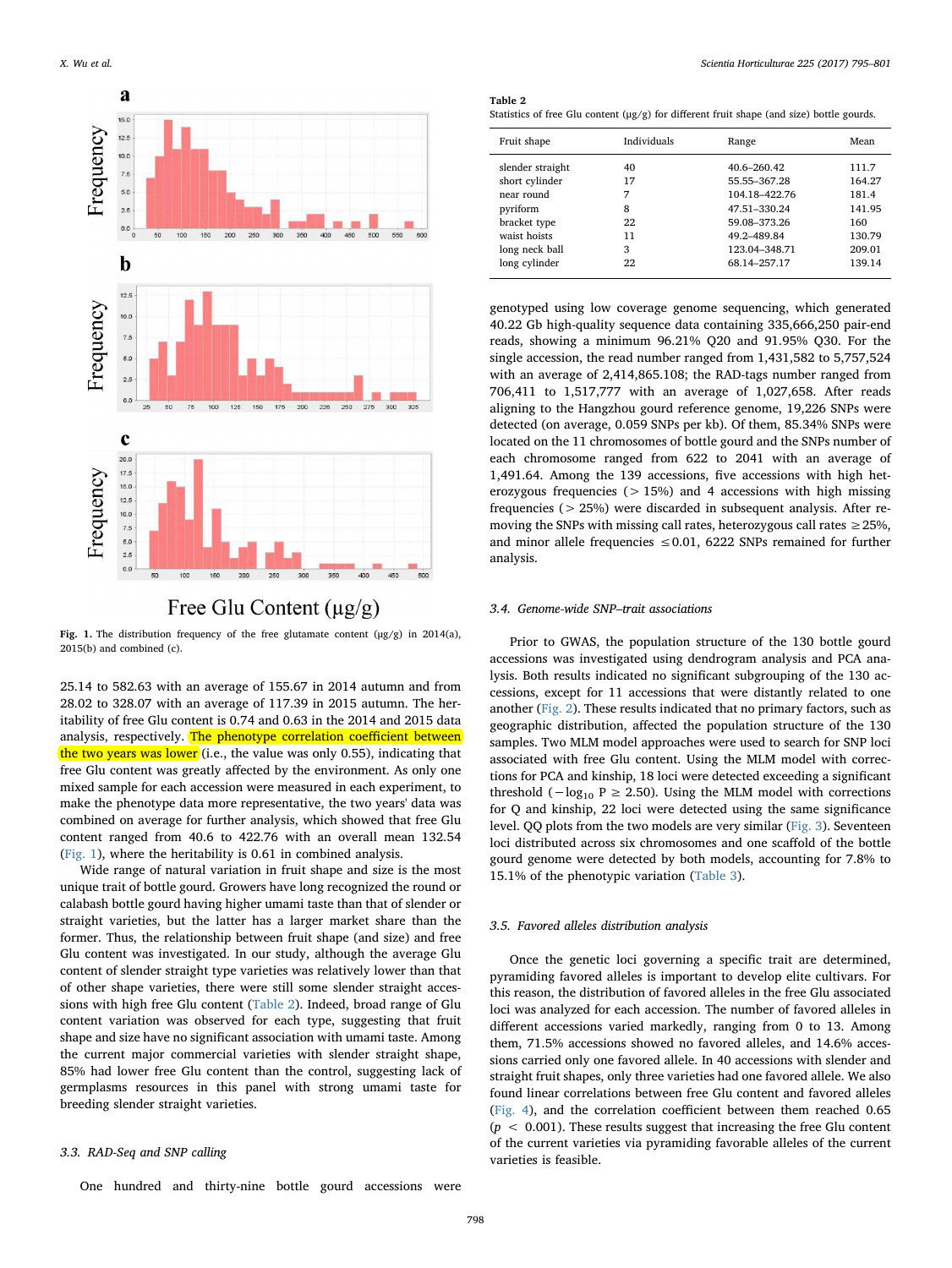<span id="page-4-0"></span>a



Fig. 2. Population structures of the bottle gourd germplasm. (a) Neighbor-joining tree of 130 accessions. (b) PCA plots of the 130 accessions.

## 4. Discussions

Umami is a pleasant savory taste elicited by three main substances (i.e., glutamate, inosinate, and guanylate) in a wide variety of foods including vegetables, meat, fish, seafood, and dairy products [\(Fuke and](#page-6-12) [Ueda 1996; Uneyama et al., 2009](#page-6-12)). Free L-glutamate, usually in the form of monosodium glutamate (MSG), has been well recognized to provide umami taste in both animal and plant foodstuffs and is commonly used as an umami enhancer ([France Bellisle 1999](#page-6-13)). As a

functional amino acid, Glu interacts with specific taste cells in the tongue to release a signal that the brain identifies as umami taste [\(John](#page-6-14) [and Margaret, 2013\)](#page-6-14). Inosinate is only found in animal food products and guanylate has so far only been found in processed foods, most notably dried shiitake mushrooms [\(Yamaguchi 1967;](#page-6-15) [Yamaguchi and](#page-6-16) [Ninomiya, 2000](#page-6-16); [Osawa 2012\)](#page-6-17). Here, we found that free Glu was the key component responsible for umami taste in bottle gourd. Other free amino acids may also contribute to the umami taste in bottle gourd, but according to our full amino acid content profile analysis, free Glu could

<span id="page-4-1"></span>

Fig. 3. Genome-wide association studies of free glutamate content. (a) Manhattan plots of the MLM (PCA + K) model. Negative log<sub>10</sub>-transformed P values from a genome-wide scan are plotted against position on 11 chromosomes and scaffolds, 12 indicates all the scaffolds. Red horizontal line indicates the genome-wide significance threshold. (b) Quantile-quantile plot of the MLM (PCA + K) model. (c) Manhattan plots of the MLM (Q + K) model, as in a. (d) Quantile-quantile plot of the MLM (Q + K) model. (For interpretation of the references to colour in this figure legend, the reader is referred to the web version of this article.)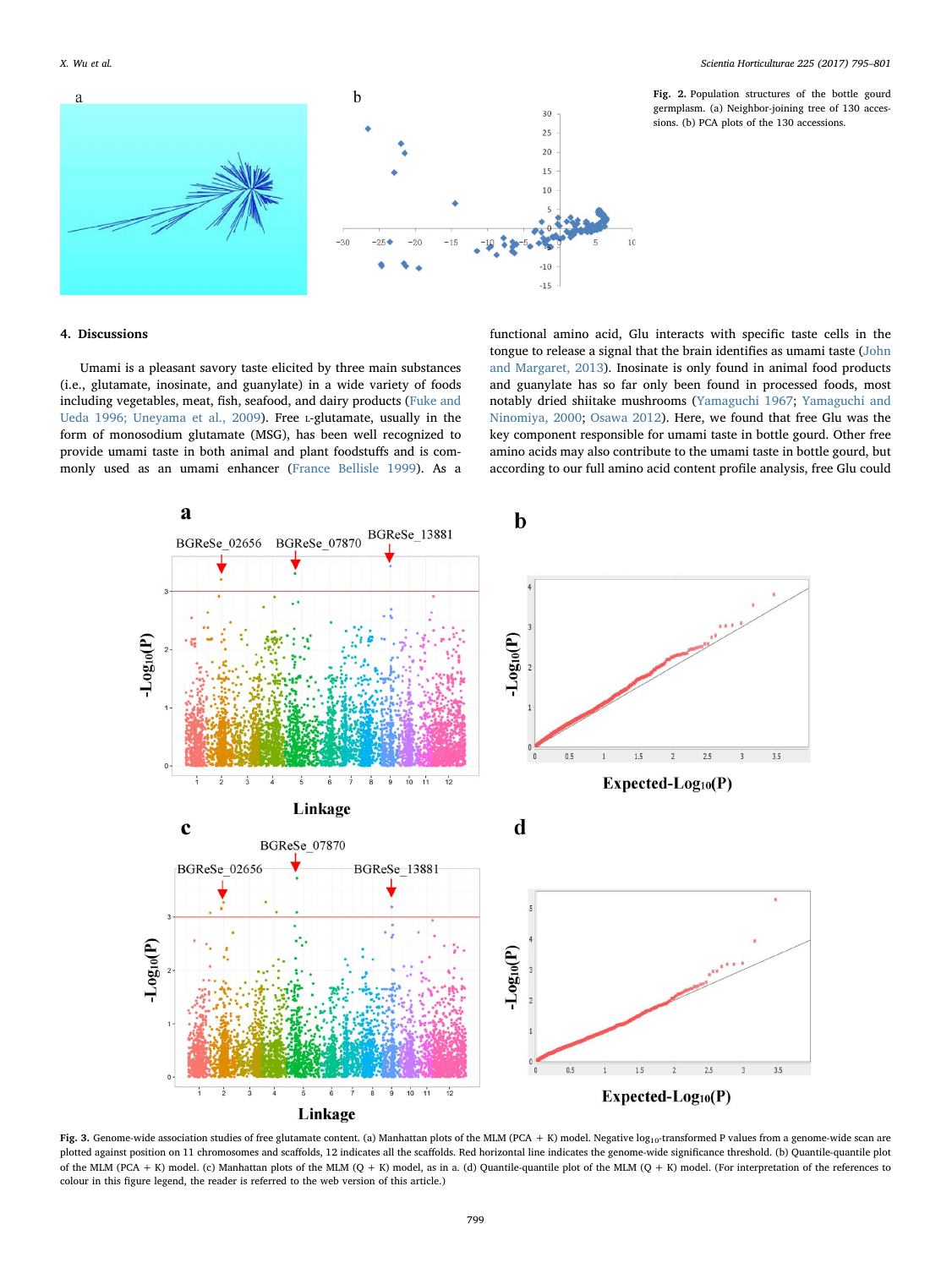#### <span id="page-5-0"></span>Table 3

Functional relevance of 17 genomic loci identified by GWAS.

| Marker              | Chr              | Pos      | <b>SNP</b> | Favored allele | $MLM(PCA + K)$        |                  | $MLM(Q + K)$          |                  |
|---------------------|------------------|----------|------------|----------------|-----------------------|------------------|-----------------------|------------------|
|                     |                  |          |            |                | $\boldsymbol{p}$      | Marker $R^2$ (%) | $\boldsymbol{p}$      | Marker $R^2$ (%) |
| BGReSe_00233        | $\mathbf{1}$     | 6938814  | C/T        | T              | $2.84 \times 10^{-3}$ | 12.8             | $2.76 \times 10^{-3}$ | 12.8             |
| <b>BGReSe_01722</b> | $\boldsymbol{2}$ | 162191   | C/G        | C              | $2.30 \times 10^{-3}$ | 8.4              | $8.32 \times 10^{-4}$ | 10.1             |
| <b>BGReSe_02250</b> | $\boldsymbol{2}$ | 13566931 | A/G        | G              | $1.19 \times 10^{-3}$ | 13.9             | $6.81 \times 10^{-4}$ | 15.1             |
| <b>BGReSe_02254</b> | $\,2$            | 13570856 | C/T        | C              | $1.22 \times 10^{-3}$ | 12.8             | $7.08 \times 10^{-4}$ | 13.9             |
| <b>BGReSe 02656</b> | $\,2$            | 16172329 | A/G        | G              | $6.19 \times 10^{-4}$ | 14.5             | $5.30 \times 10^{-4}$ | 14.9             |
| BGReSe_05631        | 4                | 4620748  | C/T        | T              | $1.85 \times 10^{-3}$ | 12.0             | $5.25 \times 10^{-4}$ | 14.5             |
| <b>BGReSe_06384</b> | $\overline{4}$   | 17798671 | C/T        | T              | $1.25 \times 10^{-3}$ | 9.0              | $8.09 \times 10^{-4}$ | 9.8              |
| <b>BGReSe 07671</b> | 5                | 9266893  | C/T        | T              | $1.64 \times 10^{-3}$ | 8.1              | $1.47 \times 10^{-3}$ | 8.3              |
| BGReSe_07870        | 5                | 11924571 | C/T        | C              | $4.90 \times 10^{-4}$ | 10.2             | $1.87 \times 10^{-4}$ | 11.8             |
| <b>BGReSe 08221</b> | 5                | 15711773 | A/G        | G              | $1.52 \times 10^{-3}$ | 14.2             | $2.45 \times 10^{-3}$ | 13.1             |
| BGReSe_13462        | 9                | 2837521  | C/T        | C              | $2.66 \times 10^{-3}$ | 7.3              | $1.93 \times 10^{-3}$ | 7.8              |
| BGReSe_13860        | 9                | 10617120 | A/C        | A              | $2.61 \times 10^{-3}$ | 10.2             | $2.38 \times 10^{-3}$ | 10.3             |
| <b>BGReSe_13881</b> | 9                | 10672327 | C/T        | T              | $3.66 \times 10^{-4}$ | 11.7             | $6.47 \times 10^{-4}$ | 10.7             |
| <b>BGReSe_14034</b> | 9                | 11575954 | A/G        | A              | $2.03 \times 10^{-3}$ | 7.9              | $1.41 \times 10^{-3}$ | 8.5              |
| <b>BGReSe_14082</b> | 9                | 11955078 | C/T        | T              | $2.84 \times 10^{-3}$ | 10.1             | $2.15 \times 10^{-3}$ | 10.7             |
| BGReSe_16342        | 11               | 14707964 | A/T        | A              | $2.30 \times 10^{-3}$ | 7.8              | $1.15 \times 10^{-3}$ | 8.9              |
| <b>BGReSe_16707</b> | SCAFFOLD136      | 549253   | A/G        | G              | $1.21 \times 10^{-3}$ | 11.2             | $2.26 \times 10^{-3}$ | 10.1             |

<span id="page-5-1"></span>

Fig. 4. Relation between free Glu content (μg/g) and favored allele number.

be readily used as an objective and quantitative indicator for umami phenotyping in breeding programs.

GWAS has emerged as a powerful approach for identification of genetic regions underlying complex traits in crop plants ([Huang et al.,](#page-6-18) [2010; Li et al., 2013; Lin et al., 2014; Yano et al., 2016](#page-6-18)). It is as timeand cost-effective as using existing germplasm populations and can detect many natural allelic variations simultaneously in a single study ([Myles et al., 2009\)](#page-6-19). However, GWAS has rarely been applied to genetic studies of flavor traits such as umami taste compared to agronomic traits. In this study, using free Glu content as an indicator of umami taste, we conducted a GWAS to detect the genetic basis underlying natural variation of this trait. A total of 17 association signals were identified and each explained approximately 10% of the phenotypic variation [\(Table 3\)](#page-5-0). Our results first revealed the genetic architecture of umami taste in bottle gourd, suggesting that umami taste is a complex quantitative trait and probably controlled by multiple loci with small effects, similar to flowering time and grain yield in crops [\(Buckler et al.,](#page-6-20) [2009; Huang et al., 2010\)](#page-6-20). Our previous study showed a genome-wide LD decay rate for bottle gourd that was estimated to be over 100 kb, where the  $r^2$  decreased to 0.2 ([Xu et al., 2017](#page-6-21), unpublished data). This means that if the distance between the two associations is less than 100 kb, they were probably represented as a single QTL or gene. Among the 17 loci, BGReSe\_02250 is 3.925 kb distal to BGReSe\_02254 on Chromosome 2 and BGReSe\_13860 and BGReSe\_13881 on Chromosome 9 are separated by 55.207 kb, suggesting these may represent two different association regions. We also investigated the relationship between the favored alleles and free glutamate content and found linear correlations between these variables ([Fig. 4](#page-5-1)). These results indicated that additive effects were present in the association loci, and breeders

could increase free Glu content by combining more favored alleles to develop new varieties with strong umami taste. Indeed, most accessions have no favored allele or have only 1–2 favored alleles; thus, there is great capability to increase free Glu content of current varieties. Therefore, it is feasible to increase umami taste in bottle gourd by marker-assisted selection.

As far as we know, there is no genetically mapped QTLs of free Glu content reported in bottle gourd, thus the identified SNPs loci can't be compared and validated with other studies. However, the genes included or near the associated SNPs in our study have been identified using Hangzhou gourd genome reference sequence, and two genes BG GLEAN 10021173 and BG GLEAN 10019012 have been found to involve the glutamate metabolism pathways. BG\_GLEAN\_10021173 is located downstream of BGReSe\_02656 on the chromosome 2 with a 110 054 bp distal, and BG\_GLEAN\_10019012 located on the chromosome 4 has a 70 445 bp distal to BGReSe\_05631, both the two genes have an amino acid transporter, transmembrane domain (IPR013057), which is found in many amino acid transporters that encodes a vesicular amino butyric acid (GABA) transporter, and GABA is mostly related to glutamate level in plants [\(Forde and Lea 2007](#page-6-22), [Sorrequieta et al., 2010](#page-6-23)). Given the LD distance over 100 kb in bottle gourd ([Xu et al., 2017](#page-6-21)), the two genes may be not the causal variant itself but also indirectly validated the reliability of our results. Most of genes identified have unknown function or no significant function for glutamate synthesis or metabolism. The small population size, low genetic diversity panel, and low SNP resolution may be the main reasons to explain this phenomenon. Now that collecting more accessions worldwide for wholegenome resequencing is under way, associations from this broader sampling can be investigated in the future. In addition, we are also starting linkage analyses using several bi-parental populations to validate association results and clone the genes conferring umami taste. To our knowledge, this is the first report of GWAS in bottle gourd. Our results lay the foundation to discover the genetic architecture of the umami taste in bottle gourd and facilitate the molecular breeding of new varieties with strong umami taste.

## Conflict of interest

The authors declare no competing financial interest.

## Funding

This study was partially supported by the Natural Science Foundation of Zhejiang Province (LY14C150004), the National Natural